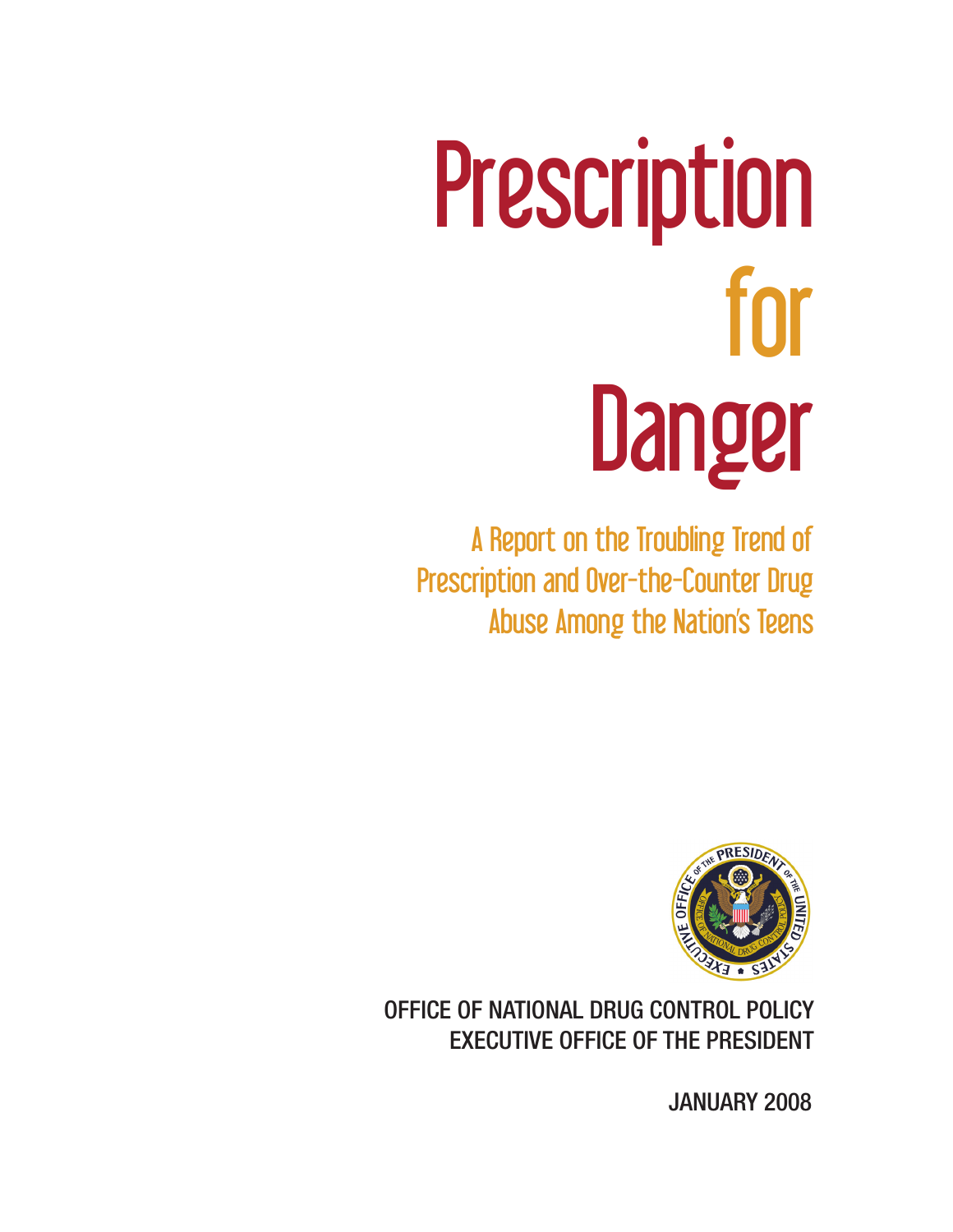# TABLE OF CONTENTS

| <b>Executive Summary</b>                      |   |
|-----------------------------------------------|---|
| Rates of Prescription Drug Abuse              | 2 |
| <b>Over-the-Counter Drugs</b>                 | 3 |
| A Risky Combination                           | 3 |
| A Dangerous High                              | 4 |
| Free and Easy to Find                         | 4 |
| Parents Are Unaware Despite Being Influential | 6 |
| <b>Appendix: Definitions</b>                  | 7 |
| <b>Annotated Reference List</b>               | 8 |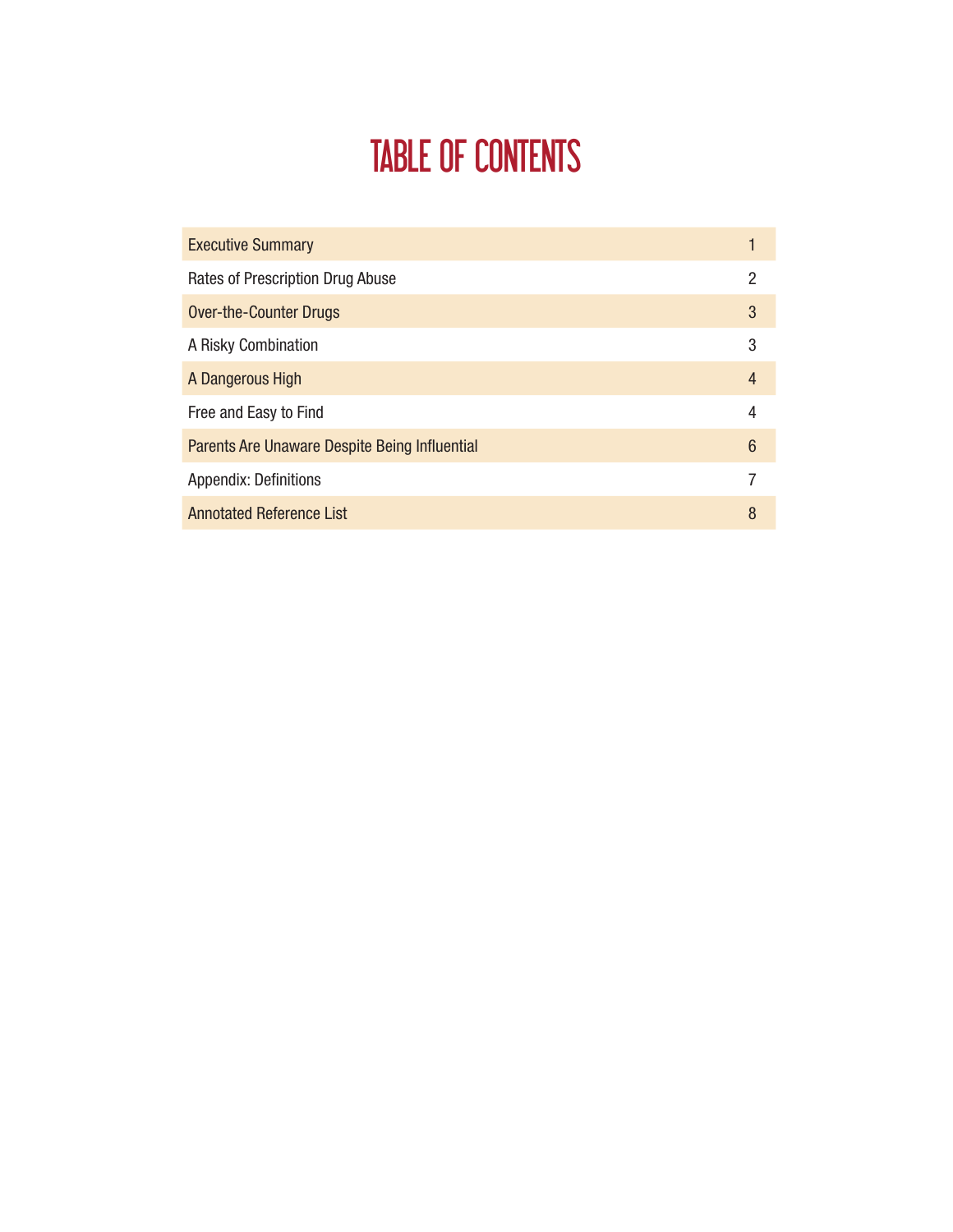# Teens, Prescription and Over-the-Counter Drugs

National studies and published reports indicate that the abuse<sup>1</sup> of prescription and over-the-counter (OTC) drugs to get high is a growing concern—particularly among teens—in the United States. In fact, more young people ages 12-17 abuse prescription drugs than any illicit drug except marijuana—more than cocaine, heroin, and methamphetamine combined. Prescription drugs provide benefits when used as directed under the care of a health provider. But when abused, they can be just as dangerous as illicit drugs.

Though overall teen drug use is down significantly nationwide in recent years, there are troubling signs that teens view abusing prescription and OTC drugs as safer than using street drugs. Of even more concern is that many parents may not be addressing the dangers with their teens, though they can have an immediate impact on curbing the supply by cutting off the access to prescription drugs in their own home and by talking to their teen about the risks of drug use.

# EXECUTIVE SUMMARY

More teens abuse prescription drugs than any illicit drug except marijuana.

• • • The majority of teens who abuse prescription drugs get them easily and for free, primarily from friends and relatives. • • •

Teens are also abusing some over-the-counter (OTC) cough and cold remedies to get high, which is especially troubling given teens' easy access to these products.

• • • Many parents are not aware of teen prescription drug abuse. Teens say their parents are not discussing these dangers with them, even though research shows that parental disapproval is a powerful way to keep teens from using drugs.

• • • Parents are in a unique position to immediately reduce teen access to prescription drugs because they are found in the home.

• • • Teens are abusing prescription drugs because many believe the myth that these drugs provide a "safe" high and they are easily available.

• • • There has been a dramatic increase in the number of poisonings and even deaths associated with the abuse of prescription and OTC drugs. • • •

The prescription drugs most commonly abused by teens are painkillers, prescribed to treat pain; depressants, such as sleeping pills or anti-anxiety drugs; and stimulants, mainly prescribed to treat attention-deficit hyperactivity disorder (ADHD).

• • • Some teens use prescription and OTC drugs with alcohol or other drugs, which could lead to dangerous drug interactions and other serious medical consequences.

 <sup>1.</sup> The term "abuse" of prescription drugs is defined in this report as use without medical supervision for the intentional purpose of getting high, or for some reason other than for which the drug was intended, regardless of prescription status. It also includes the use of a drug without a prescription, such as using someone else's painkiller. It does NOT include unintentional misuse, such as missing doses or not taking with food as recommended on the actual prescription.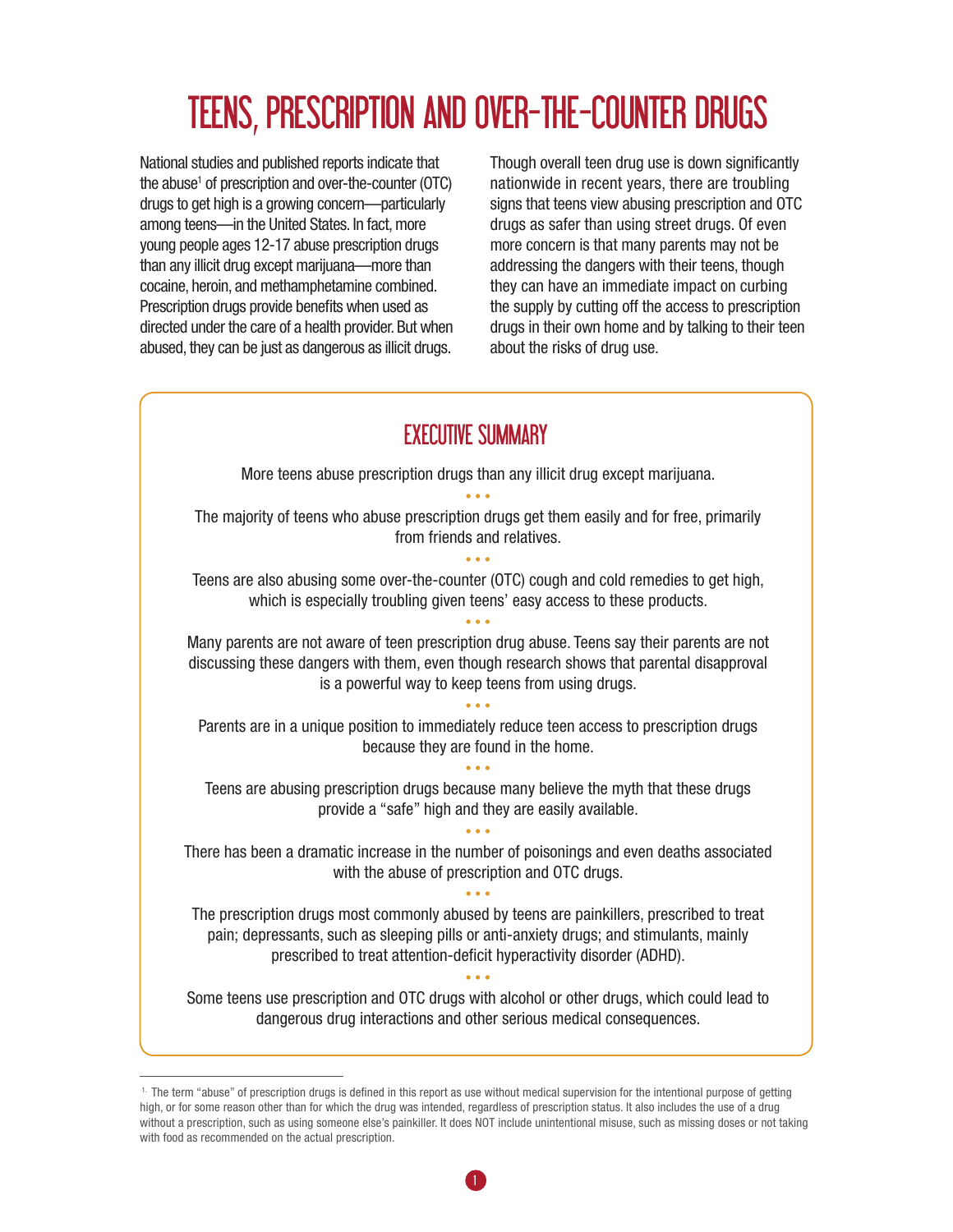## Rates of Prescription Drug Abuse

Prescription drug abuse by teens is exceeded only by marijuana use, and there are just as many new abusers (initiates) 12 and older of pain relievers as there are for marijuana. (NSDUH, 2007)



Source: SAMHSA 2006 National Survey on Drug Use and Health (September 2007).

- In 2006, more than 2.1 million teens abused prescription drugs. (NSDUH, 2007)
	- $\circ$  Every day, 2,500 youth (12-17) abuse a prescription pain reliever for the very first time. (SAMHSA, 2007a)
	- One-third of all new abusers of prescription drugs in 2006 were 12- to 17-year-olds. (NSDUH, 2007)
	- Three percent of teens (12-17) reported current abuse of prescription drugs in 2006, following only marijuana (7%) and well ahead of cocaine (0.4%), ecstasy (0.3%), meth (0.2%), and heroin (0.1%). (NSDUH, 2007)
	- Prescription drugs are the drug of choice among 12- to 13-year-olds. (NSDUH, 2007)
- Among teens, 13 is the mean age of first non-prescribed use of sedatives and stimulants. Sixty percent of teens (12-17) who have abused prescription painkillers first tried them before age 15. (Wu, Pilowsky & Patkar, 2007)
- Among teens who have abused painkillers, nearly one-fifth (18%) used them at least weekly in the past year. (Wu, Pilowsky & Patkar, 2007)

2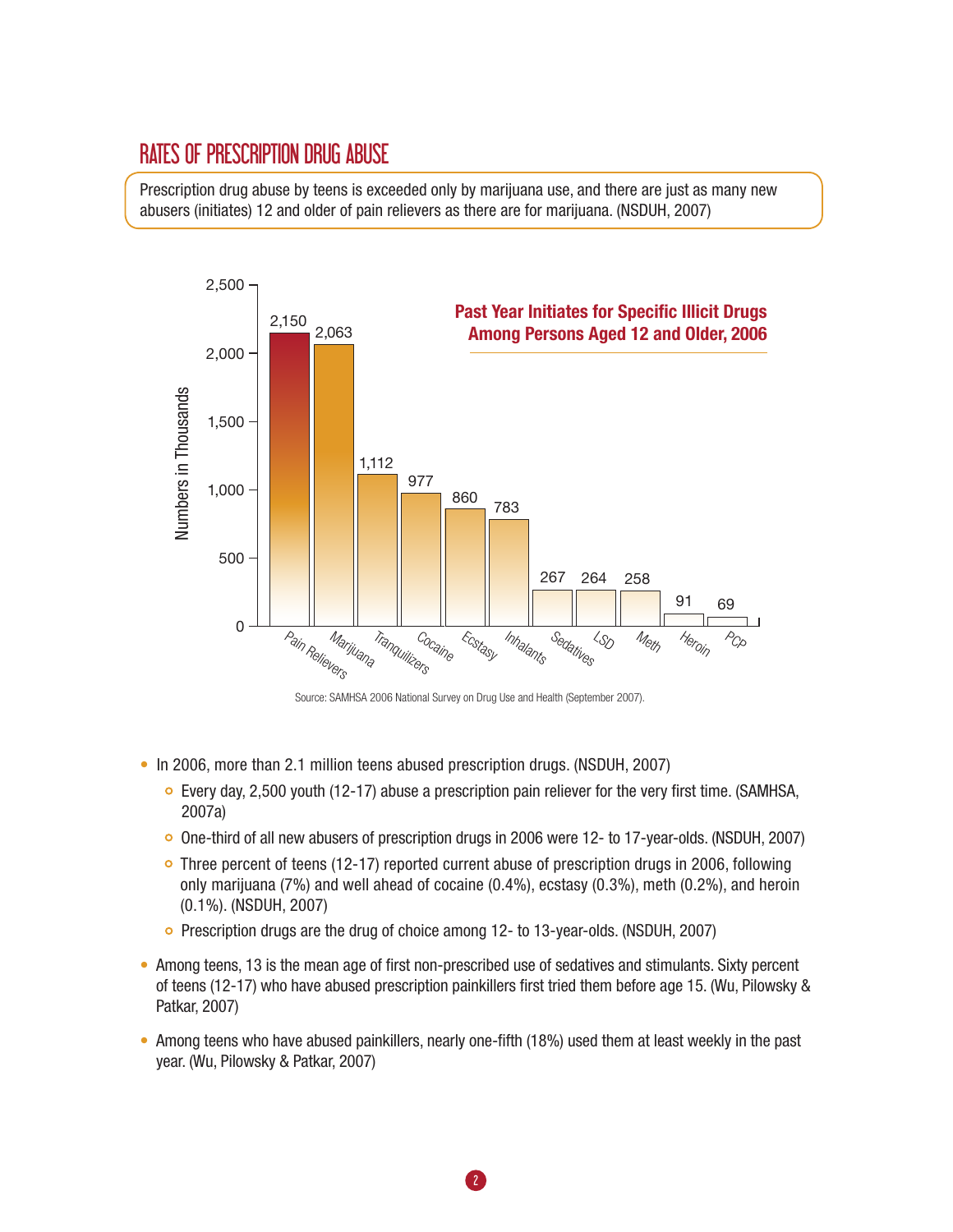- The prescription drugs most commonly abused by teens are painkillers, powerful narcotics prescribed to treat pain; depressants, such as sleeping pills or anti-anxiety drugs; and stimulants, mainly prescribed to treat attention-deficit hyperactivity disorder (ADHD).
	- **Pain relievers like Vicodin and OxyContin are the prescription drugs most commonly abused by** teens. (NSDUH, 2007)
	- $\circ$  Among 12<sup>th</sup> graders, past-year abuse of OxyContin increased 30 percent between 2002 through 2007. (MTF, 2007)
	- **Past year abuse of Vicodin is particularly high among 8th, 10th, and 12th graders, with nearly one in** 10 high school seniors reporting taking it in the past year without a doctor's approval. (MTF, 2007)

## Over-the-Counter Drugs

Teens are also abusing some over-the-counter (OTC) drugs, primarily cough and cold remedies that contain dextromethorphan (DXM), a cough suppressant, to get high. Products with DXM include NyQuil®, Coricidin®, and Robitussin®, among others. This type of drug abuse is a particular concern, given the easy access teens have to these products.

- In 2006, about 3.1 million people aged 12 to 25 had ever used an OTC cough and cold medication to get high, and nearly one million had done so in the past year. (SAMHSA, 2008)
- Four percent of 8th graders, five percent of 10<sup>th</sup> graders, and six percent of 12<sup>th</sup> graders abused OTC cough and cold remedies in the past year. (MTF, 2007)
- From 1999 to 2004, there was a seven-fold increase in cases related to the abuse of DXM reported to poison control centers nationwide. Most of these cases were among 15- and 16-year-olds. (Bryner, 2006)
- Fewer than half of teens believe abusing cough medicine to get high is risky. (PATS, 2006)

# A Risky Combination

Teens who abuse prescription or OTC drugs may be abusing other substances as well. Sometimes they abuse prescription and OTC drugs together with alcohol or other drugs, which can lead to dangerous consequences, including death.

- Nearly one-half (49%) of teens who have abused prescription painkillers also report use of two or more other drugs, most commonly alcohol (81%) and marijuana (58%). (Wu, Pilowsky & Patkar, 2007)
- Most people aged 12 to 25 who used OTC cold and cough remedies to get high in the past year also used alcohol and illicit drugs.
	- Around 60 percent engaged in binge drinking in the past month. In the past year, 84 percent used illicit drugs, two-thirds used marijuana, and two-thirds abused prescription drugs. (SAMHSA, 2007b)

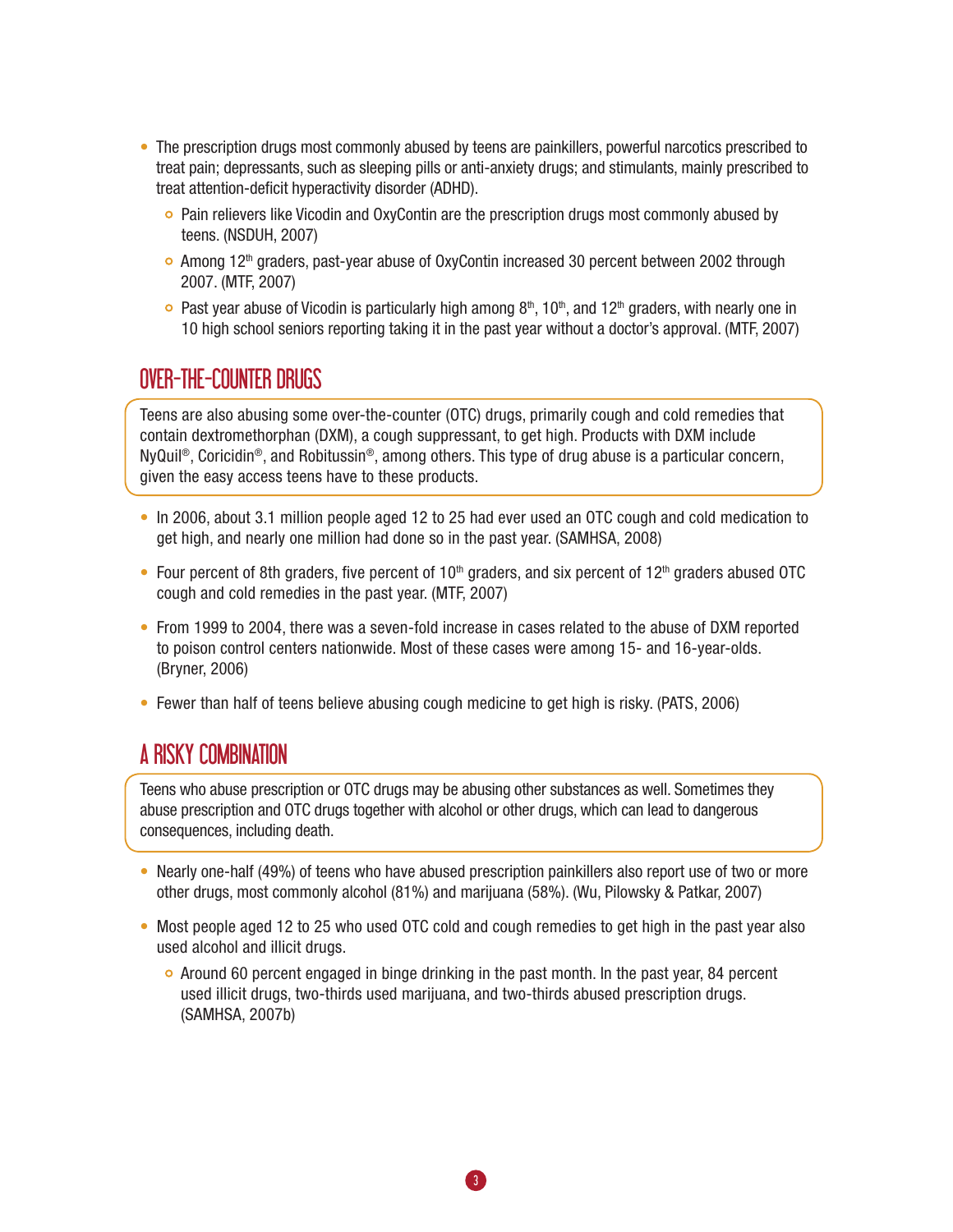# A Dangerous High

There has been a dramatic increase in the number of poisonings and even deaths associated with the abuse of prescription drugs. Many teens believe the myth that these drugs are a safe way to get high. However when they are abused, prescription drugs can be just as dangerous as street drugs.

- Unintentional poisoning deaths involving narcotics and hallucinogens grew 55 percent from 1999 to 2004. Research suggests this is an increase attributed primarily to prescription painkillers. (CDC, 2007)
- Unintentional poisoning deaths involving psychotherapeutic drugs, such as sedative-hypnotics and antidepressants, grew 84 percent from 1999 to 2004. (CDC, 2007)
- Between 1995 and 2005, treatment admissions for abuse of prescription pain relievers grew more than 300 percent. (TEDS, 2007)
- Four out of 10 teens think that prescription medicines are much safer to abuse than illicit drugs, even if they are not prescribed by a doctor. (PATS, 2006)
- Nearly one-third of teens (31%) believe there's "nothing wrong" with using prescription medicines without a prescription once in a while. (PATS, 2006)
- Almost a third (32%) of teens say they abuse prescription painkillers because they believe there are fewer side effects than street drugs. (PATS, 2006)
- Nearly three out of 10 teens believe prescription painkillers—even if not prescribed by a doctor—are not addictive. (PATS, 2006)

# Free and Easy to Find

Teens are abusing prescription drugs because they are widely available, free or inexpensive, and they believe they are not as risky as street drugs. The majority of teens who abuse these products say they get them for free, usually from friends and relatives, and often without their knowledge. Because these drugs are so readily available, teens who otherwise wouldn't touch street drugs might abuse prescription drugs.

- Seventy percent of people who abuse prescription pain relievers say they got them from friends or relatives. (NSDUH, 2007)
	- $\circ$  Sixty-four percent of teens (12-17) who have abused pain relievers say they got them from friends or relatives, often without their knowledge. (NSDUH, 2007)
	- $\circ$  Nearly half (46%) of teens say they got prescription pain relievers for free from a relative or friend. Eight percent say they bought pain relievers from a friend or relative, and another 10 percent say they took the drugs without asking. (NSDUH, 2007)
	- $\circ$  About two-thirds (64%) of teenagers who have abused prescription stimulants report getting, buying, or stealing them from friends or relatives. (NSDUH, 2007)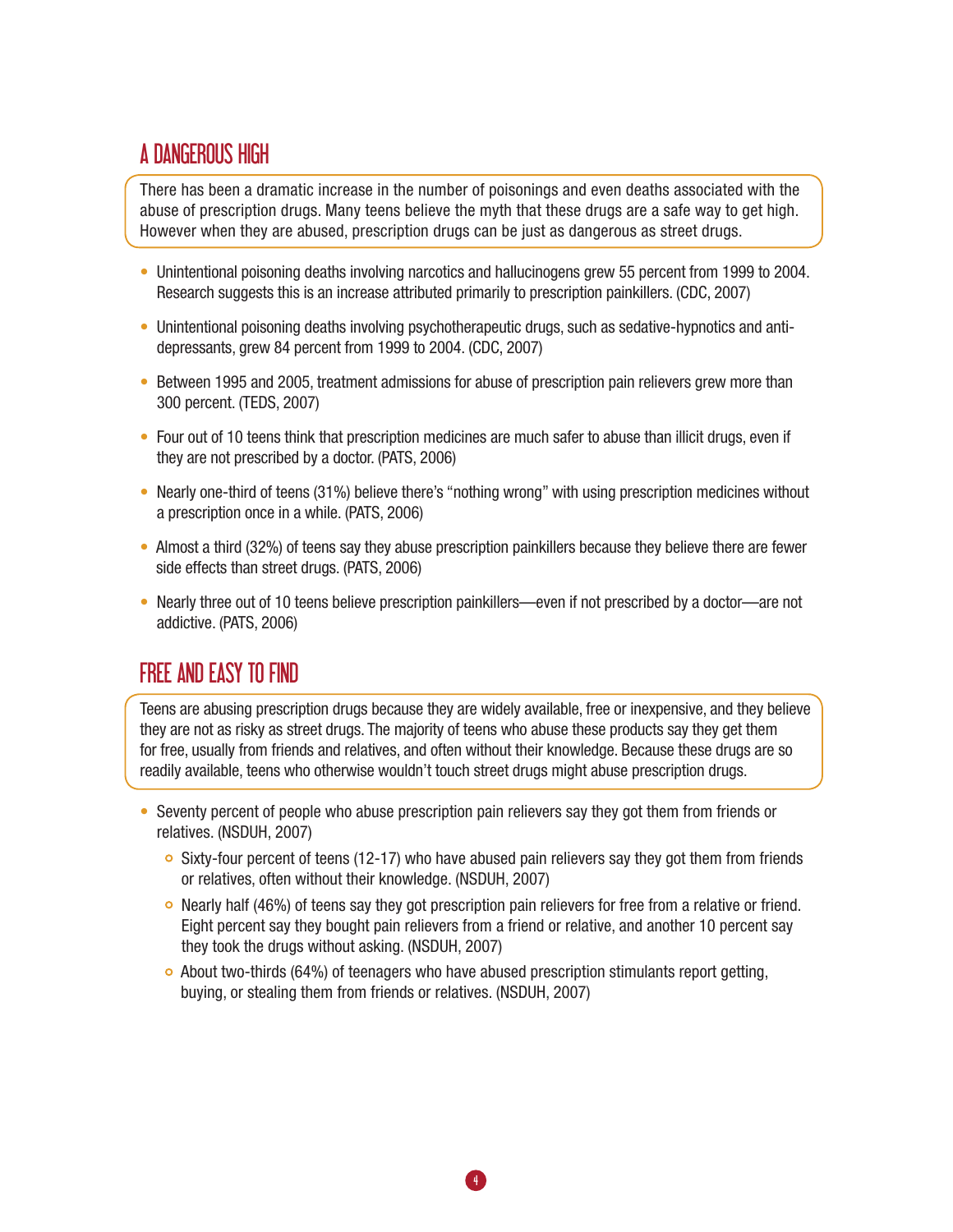- The majority of teens say they abuse prescription painkillers because they are not illegal (51%). They also believe there is less shame attached to using them (33%), and parents "don't care as much if you get caught" (21%). (PATS, 2006)
- More than three in five teens say prescription pain relievers are easy to get from parents' medicine cabinets; half of teens say they are easy to get through other people's prescriptions; and more than half (52%) say prescription pain relievers are "available everywhere." The majority of teens (56%) agree that prescription drugs are easier to get than illicit drugs. (PATS, 2006)



# **Source of Pain Relievers for Most Recent Nonmedical Use Among**

\*Percentage from friend or relative is derived before rounding of individual sources. Source: SAMHSA, 2006 National Survey on Drug Use and Health (September 2007).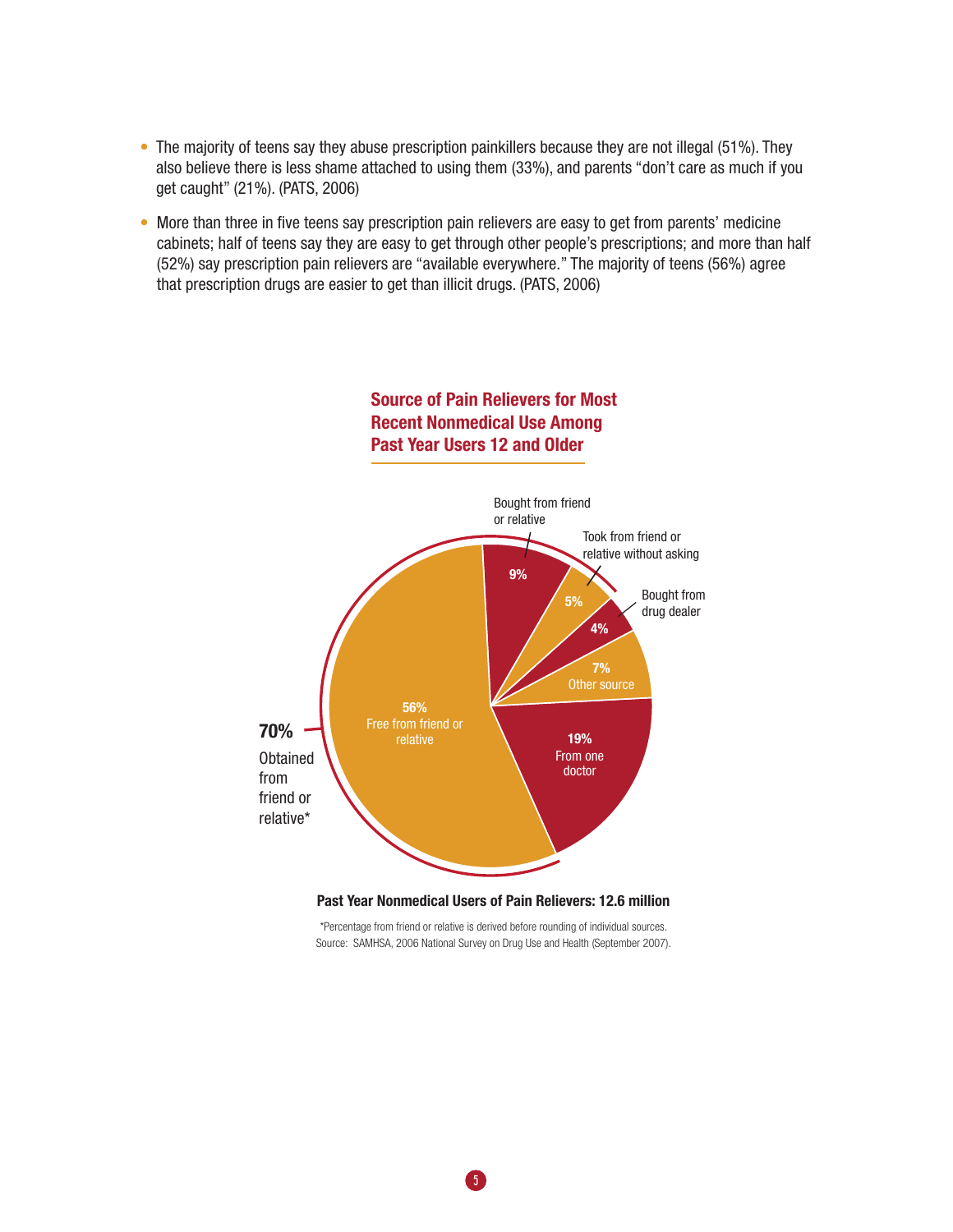# Parents Are Unaware and underestimate their influence

Many parents are not aware of the dangers of teen prescription drug abuse. Teens say their parents are not discussing these dangers with them, even though research shows that parental disapproval is a powerful way to keep teens from using drugs. And parents are in a unique position to dramatically reduce teen access to prescription drugs because they are found in the home.

- More than one in four (27%) parents feels that prescription and OTC drugs are much safer to abuse than street drugs. (PATS, 2007)
- Parents are not having frequent and detailed discussions with their kids about the risks of prescription or OTC drug abuse:
	- $\circ$  About 70 percent of parents report discussing the risks of marijuana "a lot" with their youth, but only 36 percent say they have done the same with prescription drugs, and only 33 percent with OTC cough or cold medications. (PATS, 2007)
	- **Parents are a third less likely to discuss the risks of prescription and OTC drug abuse than they** are to discuss the risks of street drugs like heroin or cocaine, even though teens are far less likely to use these substances. (PATS, 2007)
- Youth (12-17) whose parents express strong disapproval of drug use are far less likely to engage in substance use. (NSDUH, 2007)

6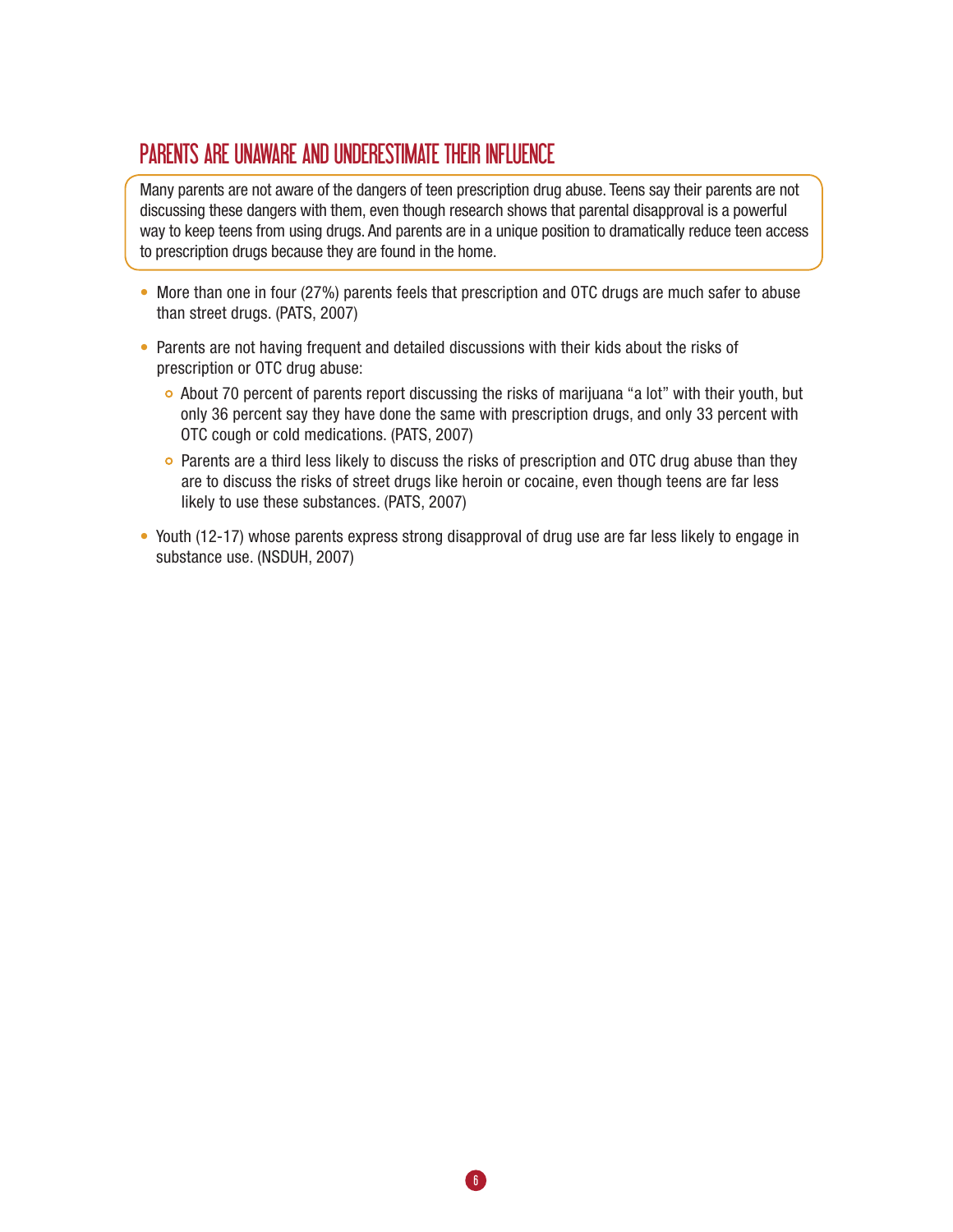## APPENDIX: DEFINITIONS

**Prescription drugs** that are most commonly abused include three classes: painkillers (opioids), depressants, and stimulants.

- **Painkillers** (opioids) are prescribed to alleviate pain, such as those drugs prescribed after surgery. These drugs are also referred to as narcotics, or prescription pain relievers. Examples include oxycodone (OxyContin), propoxyphene (Darvon), hydrocodone (Vicodin), hydromorphone (Dilaudid), and meperidine (Demerol).
- **Depressants** slow normal brain function and are used to treat anxiety and sleep disorders. In higher doses, some depressants can become general anesthetics. Tranquilizers (benzodiazepines such as Valium and Xanax) and sedatives are examples of depressants, as are barbiturates (Amytal, Nembutal, Seconal, Phenobarbital).
- **Stimulants** increase alertness, attention, and energy, which are accompanied by increases in blood pressure, heart rate, and respiration. Stimulants are prescribed to treat narcolepsy (a rare form of sleep disorder), attention-deficit hyperactivity disorder (ADHD), and depression that has not responded to other treatments. Examples of prescription stimulants include amphetamines (Biphetamine, Dexedrine), and methylphenidate (Ritalin, Adderall).

**Barbiturates** are a type of depressant sometimes prescribed to promote sleep.

**Benzodiazepines** (tranquilizers) are a type of depressant often prescribed for short-term relief of anxiety. Xanax is among the most widely prescribed medication of this type.

**Current use** (also referred to as "past-month" use) refers to use of drugs during the month prior to the survey interview.

**Dextromethorphan** (DXM) is a cough suppressant found in many over-the-counter cough and cold remedies.

**Lifetime use** refers to the use of drugs at least once in a person's lifetime.

**Nonmedical use** and **abuse** of prescription drugs are all defined here as use of prescription medications without medical supervision for the intentional purpose of getting high, or for a reason other than what the medication was intended, regardless of prescription status.

**Misuse** of prescription drugs is defined as unintentional, incorrect use of medications, such as missing dosages, or not taking medication with food as recommended on the actual prescription.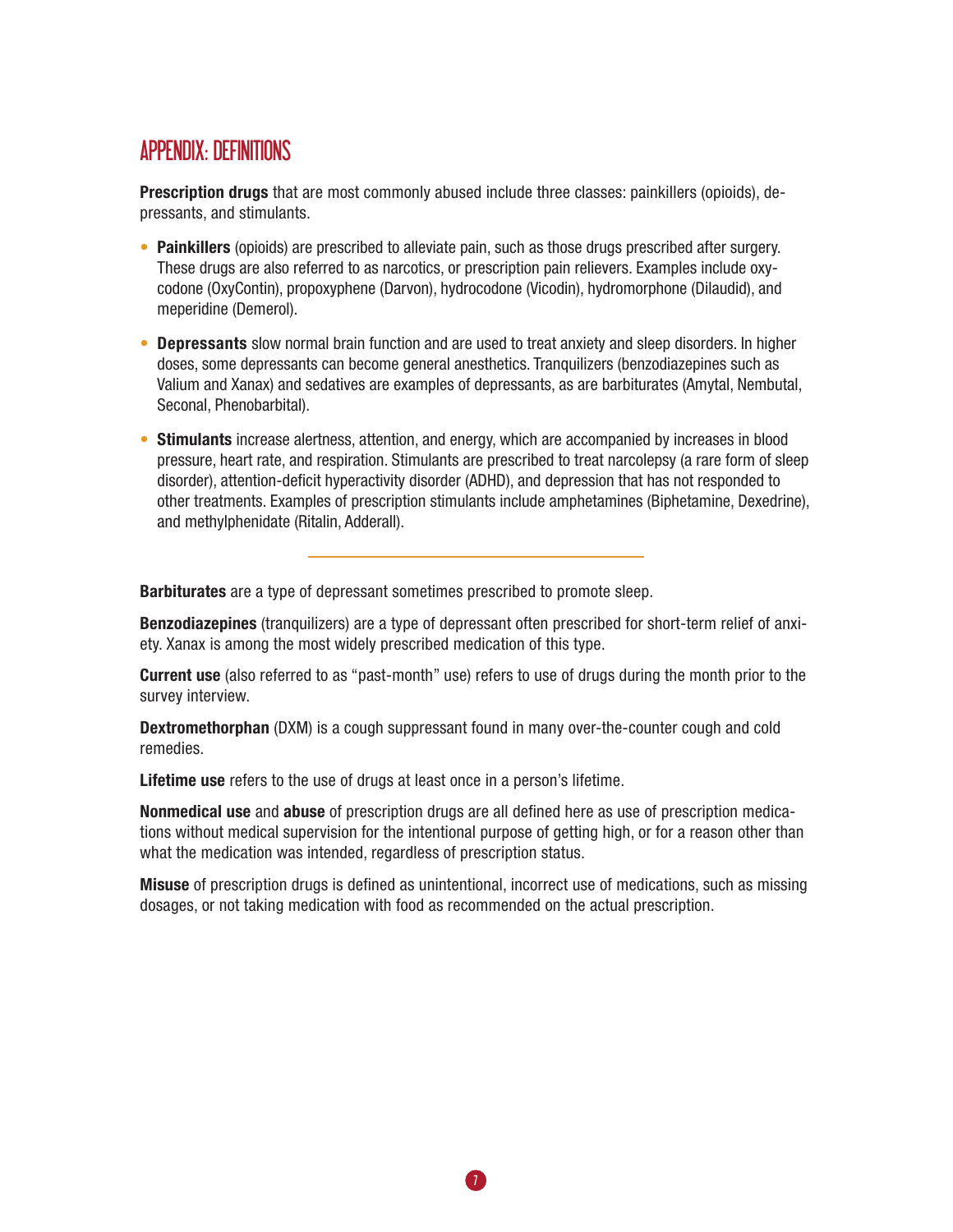# ANNOTATED REFERENCE LIST

#### **Boyd, McCabe, Cranford, and Young. 2006. "Adolescents' Motivations to Abuse Prescription Medication," Pediatrics. \***

A study conducted through the Institute for Research on Women and Gender, Substance Abuse Research Center, University of Michigan, Ann Arbor, MI. The 2005 sample was derived from one ethnically diverse school district in southeastern Michigan and included  $7<sup>th</sup>$  through 12<sup>th</sup> grade students. The focus of the study was to determine adolescents' reasons for engaging in the nonmedical (illicit) use of four classes of prescription medications and to examine whether motivations were associated with a higher risk for substance abuse problems.

*http://pediatrics.aappublications.org/cgi/content/abstract/118/6/2472* 

#### **Bryner, Wang, Hui, Bedodo, MacDougall & Anderson. 2006. "Dextromethorphan Abuse in Adolescence, An Increasing Trend: 1999-2004," Archives of Pediatric and Adolescent Medicine.**

This study examined the trend of dextromethorphan (DXM) abuse in California and compared these findings with national trends. The data were derived from DXM abuse cases reported to the California Poison Control System, the American Association of Poison Control Centers, and Drug Abuse Warning Network (DAWN). Findings include the annual proportion of all DXM-related cases, frequency of cases among youth aged 9 to 17, and the most commonly reported products. *http://archpedi.ama-assn.org/cgi/reprint/160/12/1217*

#### **Centers for Disease Control (CDC). 2007. Unintentional Poisoning Deaths, United States, 1999-2004. February 9, 2007.**

This report examined unintentional poisoning deaths in the United States, nearly all of which are attributed to drugs. The analysis, based on data from the National Vital Statistics System, highlights substantial increases in these deaths each year from 1999 to 2004. Findings also include deaths by age, gender, region, and other selected characteristics, as well as unintentional poisonings by type of substance. *http://www.cdc.gov/mmwr/preview/mmwrhtml/mm5605a1.htm*

#### **Johnston, O'Malley, Bachman & Schulenberg. 2007. Monitoring the Future National Survey Results on Drug Use, 1975-2006. National Institute on Drug Abuse (NIDA).**

This volume presents the comprehensive findings from the 2006 Monitoring the Future survey of  $8<sup>th</sup>$ , 10<sup>th</sup>, and  $12<sup>th</sup>$  graders nationwide. The report includes detailed findings on prevalence and trends, initiation of use, attitudes and beliefs, as well as subgroup differences.

*http://www.monitoringthefuture.org/pubs/monographs/vol1\_2006.pdf*

#### **McCabe, Boyd & Teter. 2005. "Illicit Use of Opioid Analgesics by High School Seniors," Journal of Substance Abuse Treatment.**

This study examined a national representative sample of 4,522 high school seniors from the 2002 Monitoring the Future Survey database to assess the correlates of illicit use of opioid analgesics, as well as the relationship between illicit use of opioid analgesics and other substance abuse and risky behavior. *http://www.journals.elsevierhealth.com/periodicals/sat/article/PIIS0740547204001631/abstract* 

#### **Monitoring the Future (MTF). 2007. National Institute on Drug Abuse (NIDA).**

Monitoring the Future is an annual survey begun in 1976 that collects information about behaviors, attitudes, and values of American middle school, secondary school students, college students, and young adults. Each year, a total of approximately 50,000  $8<sup>th</sup>$ , 10<sup>th</sup>, and 12<sup>th</sup> grade students are surveyed. *http://www.monitoringthefuture.org/data/07data.html#2007data-drugs*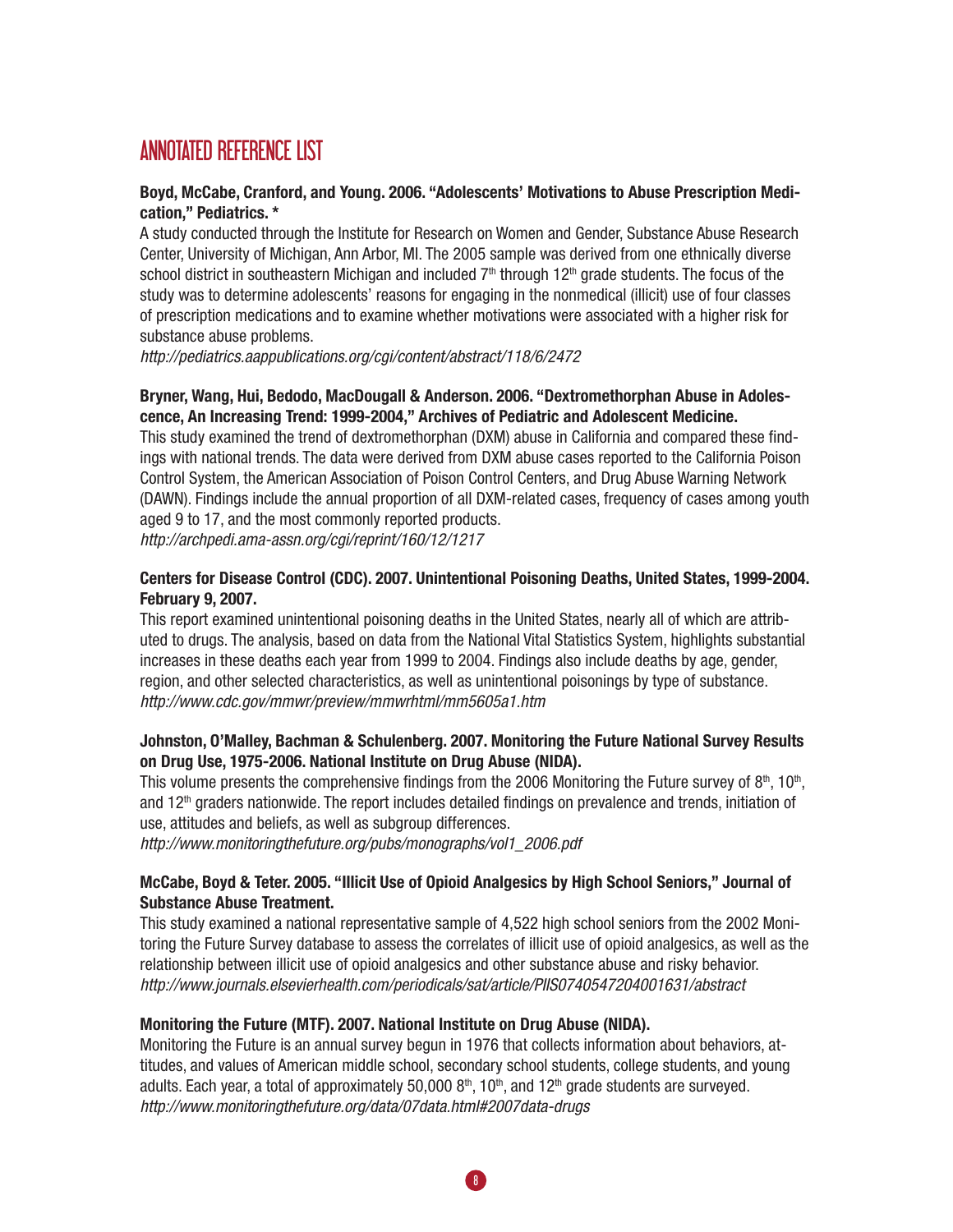#### **National Survey on Drug Use and Health (NSDUH). 2004, 2005, 2007. Substance Abuse and Mental Health Services Administration (SAMHSA).**

NSDUH, formerly the National Household Survey on Drug Abuse, is an annual survey that provides information about alcohol, tobacco, illicit drug, and nonmedical prescription drug use among youth and adults aged 12 and over. NSDUH is supported by the Substance Abuse and Mental Health Services Administration of the U.S. Department of Health and Human Services.

*http://www.oas.samhsa.gov/nsduh/2k6nsduh/2k6results.pdf (2007) http://www.oas.samhsa.gov/NSDUH/2k6nsduh/tabs/2k6tabs.pdf (2007 detailed tables) http://www.oas.samhsa.gov/nhsda/2k3nsduh/2k3Results.htm (2004) http://www.oas.samhsa.gov/2k5state/pdf/2k5state.pdf (State data 2004-2005)*

#### **Partnership Attitude Tracking Study (PATS). 2006. Teens in grades 7 through 12, 2005. Partnership for a Drug-Free America.**

The Partnership Attitude Tracking Study tracks the attitudes about illegal drugs, providing research about the thoughts and perceptions of the Partnerships' target audiences. The survey consists of two nationally projectable samples: a teen sample for students in grades seven through 12, and a parent sample. The 2005 PATS teens' study surveyed 7,216 adolescents from all over the U.S. Data were collected from March through June 2005.

*http://www.drugfree.org/Files/Full\_Teen\_Report http://www.drugfree.org/Parent/Resources/Key\_Findings\_of\_PATS\_Spanish* 

#### **Partnership Attitude Tracking Study (PATS). 2007. Parents with children in grades 7 to 12, 2006. Partnership for a Drug-Free America.**

The Partnership Attitude Tracking Study tracks parents' attitudes, knowledge, and prevention behaviors related to youth illicit drug use. The 2006 parent survey included a sample of 1,356 parents with children under the age of 19, with the majority with children in grades 7 through 12. Data were collected from February through April 2006.

*http://www.drugfree.org/files/Parent\_with\_children http://www.drugfree.org/Portal/DrugIssue/Research/parent\_teen\_discussions/Parent\_Teen\_Discussions\_ About\_Drugs\_and\_Alcohol* 

#### **Paulozzi. 2006. "Opioid Analgesic Involvement in Drug Abuse Deaths in American Metropolitan Areas," American Journal of Public Health.**

This study measured the role of opioid analgesics in drug abuse-related deaths in 28 metropolitan areas from the Drug Abuse Warning Network (DAWN) from 1997-2002. Findings include trend data, comparisons of overdose deaths with drugs like cocaine and heroin, and the most common types of opioid analgesics involved.

*http://www.ajph.org/cgi/content/abstract/96/10/1755* 

#### **Substance Abuse and Mental Health Services Administration (SAMHSA). 2008. The NSDUH Report: Misuse of Over-the-Counter Cough and Cold Medications Among Persons Aged 12 to 25.**

This report presents findings about Over-the-Counter (OTC) cough and cold medications derived from the 2006 National Survey on Drug Use and Health of a sample of 44,819 individuals in the U.S. aged 12 and older. *http://www.oas.samhsa.gov/2k8/cough/cough.cfm*

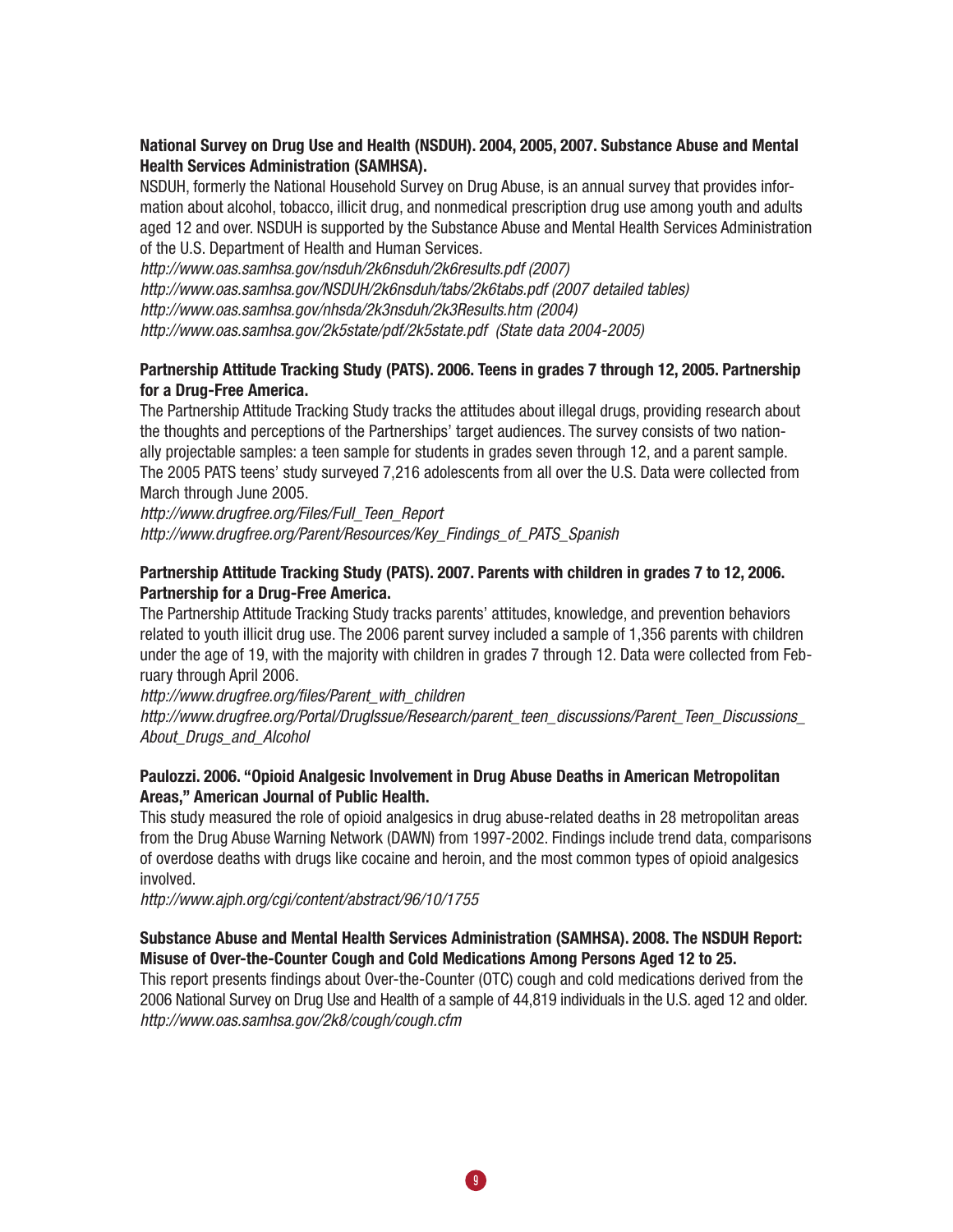#### **Substance Abuse and Mental Health Services Administration (SAMHSA). 2006. Misuse of Prescription Drugs, National Survey on Drug Use and Health (NSDUH).**

This report presents findings from the 2002, 2003, and 2004 National Surveys on Drug Use and Health on the nonmedical use of prescription-type psychotherapeutic drugs. NSDUH, an annual survey of the civilian, noninstitutionalized population of the United States aged 12 or older, covers four broad classes of prescription psychotherapeutic drugs: pain relievers, tranquilizers, stimulants, and sedatives. Attention is also given to two specific drugs within these general classes: methamphetamine (a stimulant) and OxyContin (a pain reliever). NSDUH is supported by the Substance Abuse and Mental Health Services Administration of the U.S. Department of Health and Human Services.

*http://www.oas.samhsa.gov/prescription/toc.htm*

#### **Substance Abuse and Mental Health Services Administration (SAMHSA). 2007a. A Day in the Life of American Adolescents: Substance Use Facts, Office of Applied Studies.**

This report presents facts about adolescent substance use, including information on the initiation of substance use, past year substance use, and receipt of substance use treatment. Data in the report are from the NSDUH, Treatment Episode Data Set (TEDS), and the National Survey of Substance Abuse Treatment Services.

*http://www.oas.samhsa.gov/2k7/youthFacts/youth.htm* 

#### **Substance Abuse and Mental Health Services Administration (SAMHSA). 2007b. Misuse of OTC Cold and Cough Medications: New Data from the National Survey on Drug Use and Health, Presentation to the American Public Health Association, November 6, 2007.**

This unpublished presentation presents data on the abuse of cough and cold medications among young people aged 12-25. The data were derived from the 2006 NSDUH (sample size of 44,819). The 2006 survey year was the first time questions on this topic were included in the study.

#### **Treatment Episode Data Set (TEDS). 2006. Substance Abuse Treatment Admissions by Primary Substance of Abuse According to Sex, Age Group, Race, and Ethnicity, 2004. Substance Abuse and Mental Health Services Administration (SAMHSA).**

This report presents results from the Treatment Episode Data Set (TEDS) for 2004 and trend data for 1994 to 2004. The report provides information on the demographic and substance abuse characteristics of the 1.9 million annual admissions to treatment for abuse of alcohol and drugs in facilities that report to individual State administrative data systems.

*http://wwwdasis.samhsa.gov/webt/quicklink/US04.htm*

#### **Treatment Episode Data Set (TEDS). 2007. Treatment Episode Data Set, 1995 to 2005. National Admissions to Substance Abuse Treatment Services, Substance Abuse and Mental Health Services Administration.**

This report presents results from the 2005 Treatment Episode Data Set (TEDS) report, as well as trend data from 1995 to 2005. It provides information on the demographic and substance abuse characteristics of the 1.8 million annual admissions to treatment for the abuse of alcohol and drugs in facilities that are part of the State reporting networks.

10

*http://wwwdasis.samhsa.gov/teds05/tedsad2k5web.pdf*